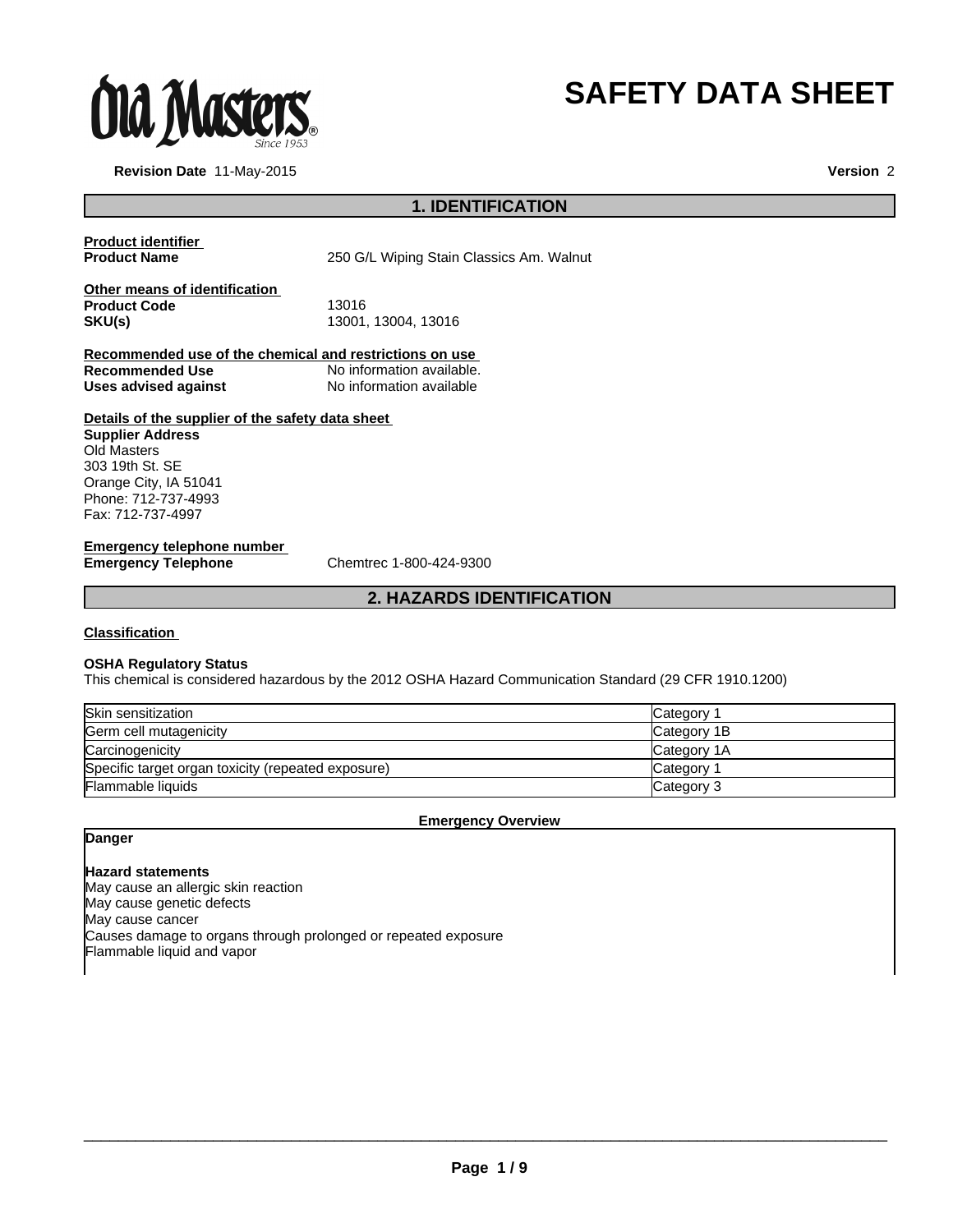

# **Precautionary Statements - Prevention**

Obtain special instructions before use Do not handle until all safety precautions have been read and understood Use personal protective equipment as required Contaminated work clothing should not be allowed out of the workplace Wear protective gloves Do not breathe dust/fume/gas/mist/vapors/spray Wash face, hands and any exposed skin thoroughly after handling Do not eat, drink or smoke when using this product Keep away from heat/sparks/open flames/hot surfaces. - No smoking Keep container tightly closed Ground/bond container and receiving equipment Use only non-sparking tools Take precautionary measures against static discharge Use explosion-proof electrical/ ventilating/ lighting/ equipment

### **Precautionary Statements - Response**

IF exposed or concerned: Get medical advice/attention If skin irritation or rash occurs: Get medical advice/attention Wash contaminated clothing before reuse IF ON SKIN (or hair): Remove/Take off immediately all contaminated clothing. Rinse skin with water/shower In case of fire: Use CO2, dry chemical, or foam for extinction

# **Precautionary Statements - Storage**

Store locked up Store in a well-ventilated place. Keep cool

#### **Precautionary Statements - Disposal**

Dispose of contents/container to an approved waste disposal plant

#### **Hazards not otherwise classified (HNOC)**

**Other Information**<br>Unknown acute toxicity

12.8% of the mixture consists of ingredient(s) of unknown toxicity

# **3. COMPOSITION/INFORMATION ON INGREDIENTS**

| <b>Chemical Name</b>      | CAS No.       | Weight-%  | <b>Trade Secret</b> |
|---------------------------|---------------|-----------|---------------------|
| Linseed Oil               | 8001-26-1     | $30 - 60$ |                     |
| <b>Stoddard Solvent</b>   | 8052-41-3     | - 5       |                     |
| Zirconium octoate         | 22464-99-9    | - 5       |                     |
| Carbon Black              | 1333-86-4     | $0.1 - 1$ |                     |
| Cobalt 2-ethylhexanoate   | 136-52-7      | $0.1 - 1$ |                     |
| <b>Crystalline Silica</b> | 14808-60-7    | $0.1 - 1$ |                     |
| Methyl Ethyl Ketoxime     | $96 - 29 - 7$ | $0.1 - ?$ |                     |

\*The exact percentage (concentration) of composition has been withheld as a trade secret.

# **4. FIRST AID MEASURES**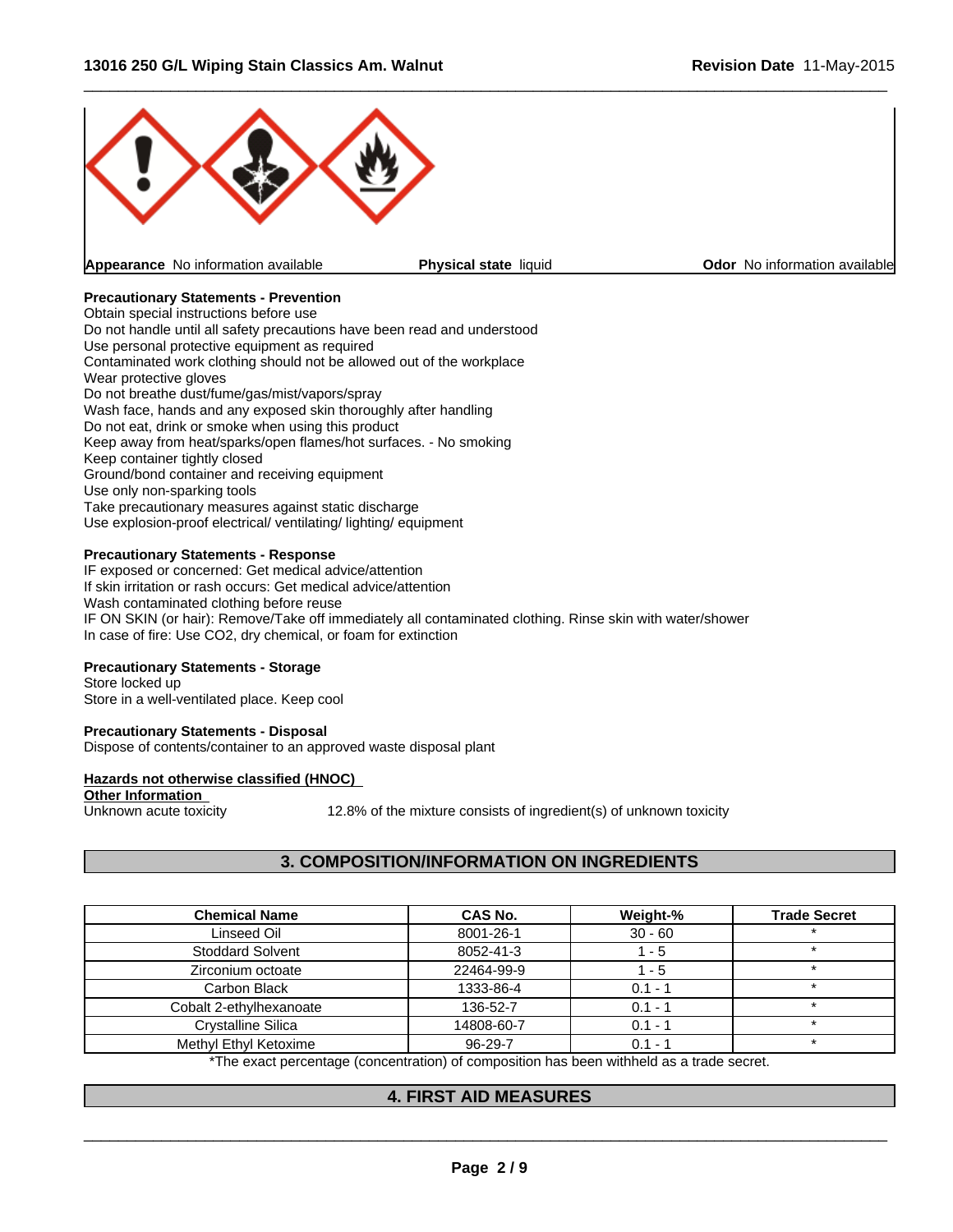#### **Description of first aid measures**

| <b>General advice</b>                                                      | Immediate medical attention is required. In case of accident or unwellness, seek medical<br>advice immediately (show directions for use or safety data sheet if possible). |  |  |
|----------------------------------------------------------------------------|----------------------------------------------------------------------------------------------------------------------------------------------------------------------------|--|--|
| Eye contact                                                                | Rinse thoroughly with plenty of water for at least 15 minutes, lifting lower and upper eyelids.<br>Consult a physician.                                                    |  |  |
| <b>Skin Contact</b>                                                        | Wash off immediately with plenty of water.                                                                                                                                 |  |  |
| <b>Inhalation</b>                                                          | Remove to fresh air.                                                                                                                                                       |  |  |
| Ingestion                                                                  | Clean mouth with water and drink afterwards plenty of water.                                                                                                               |  |  |
| Self-protection of the first aider                                         | Remove all sources of ignition.                                                                                                                                            |  |  |
| Most important symptoms and effects, both acute and delayed                |                                                                                                                                                                            |  |  |
| <b>Symptoms</b>                                                            | No information available.                                                                                                                                                  |  |  |
| Indication of any immediate medical attention and special treatment needed |                                                                                                                                                                            |  |  |
| Note to physicians                                                         | Treat symptomatically.                                                                                                                                                     |  |  |

 $\overline{\phantom{a}}$  ,  $\overline{\phantom{a}}$  ,  $\overline{\phantom{a}}$  ,  $\overline{\phantom{a}}$  ,  $\overline{\phantom{a}}$  ,  $\overline{\phantom{a}}$  ,  $\overline{\phantom{a}}$  ,  $\overline{\phantom{a}}$  ,  $\overline{\phantom{a}}$  ,  $\overline{\phantom{a}}$  ,  $\overline{\phantom{a}}$  ,  $\overline{\phantom{a}}$  ,  $\overline{\phantom{a}}$  ,  $\overline{\phantom{a}}$  ,  $\overline{\phantom{a}}$  ,  $\overline{\phantom{a}}$ 

#### **Suitable extinguishing media**

Use extinguishing measures that are appropriate to local circumstances and the surrounding environment.

**Unsuitable extinguishing media** CAUTION: Use of water spray when fighting fire may be inefficient.

# **Specific hazards arising from the chemical**

Flammable. WARNING: Spontaneous combustion (fire) may result from materials such as rags, steel wool, paper, clothing, and other waste soaked in linseed oil. Place in a sealed, water filled, metal container to prevent this.

**5. FIRE-FIGHTING MEASURES**

**Explosion data Sensitivity to Mechanical Impact** None. **Sensitivity to Static Discharge** None.

#### **Protective equipment and precautions for firefighters**

As in any fire, wear self-contained breathing apparatus pressure-demand, MSHA/NIOSH (approved or equivalent) and full protective gear.

#### **6. ACCIDENTAL RELEASE MEASURES**

#### **Personal precautions, protective equipment and emergency procedures**

**Personal precautions** Remove all sources of ignition. Evacuate personnel to safe areas. Ensure adequate ventilation, especially in confined areas. Use personal protective equipment as required. **Environmental precautions Environmental precautions** Prevent further leakage or spillage if safe to do so. Prevent product from entering drains. Do not flush into surface water or sanitary sewer system. See Section 12 for additional ecological information. **Methods and material for containment and cleaning up** 

**Methods for containment** Prevent further leakage or spillage if safe to do so.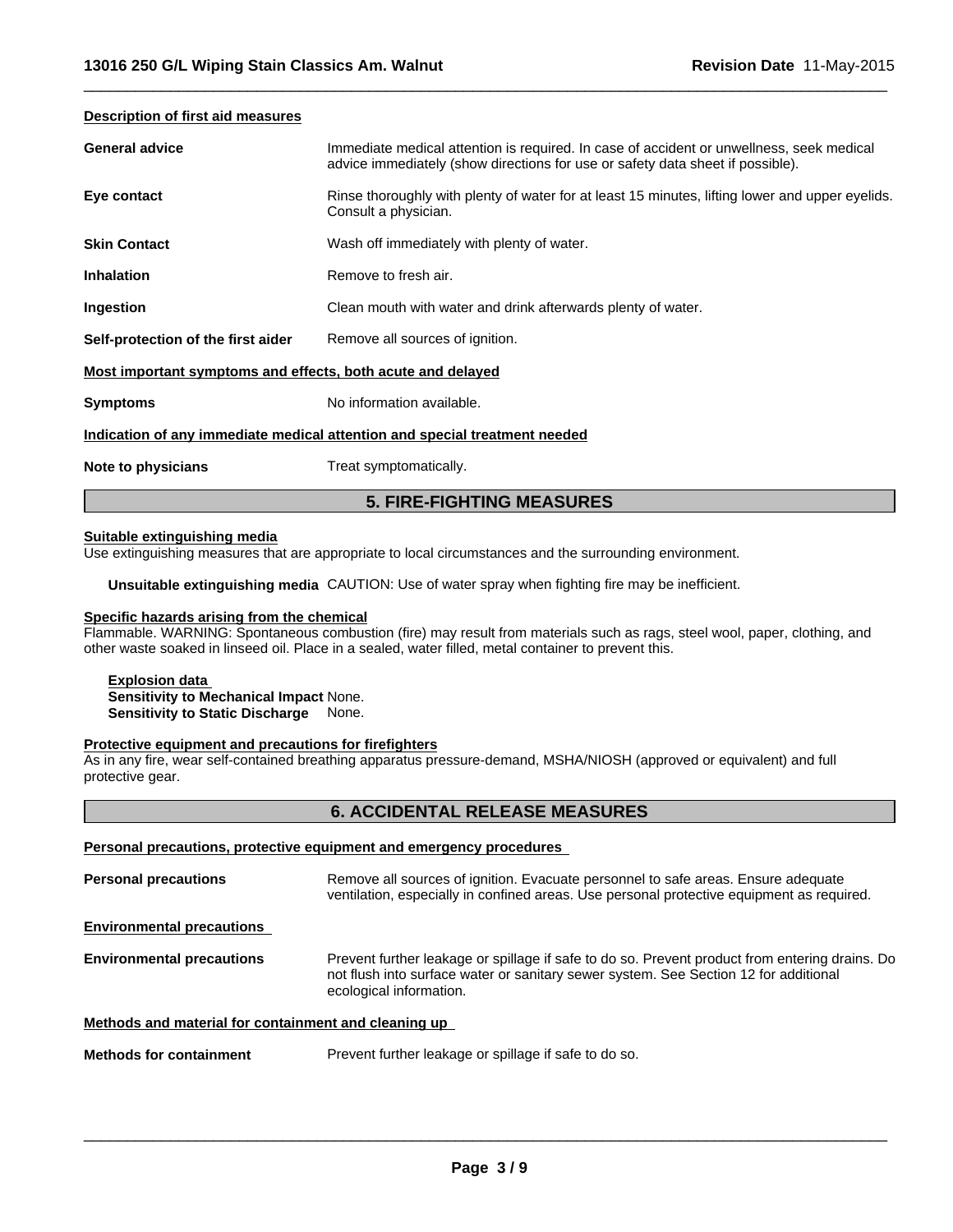| Dam up. Soak up with inert absorbent material (e.g. sand, silica gel, acid binder, universal<br>Methods for cleaning up<br>binder, sawdust). Pick up and transfer to properly labeled containers. Soak up with inert<br>absorbent material. |                                                                                                                                                                                                                                                                                                                                                                                  |  |
|---------------------------------------------------------------------------------------------------------------------------------------------------------------------------------------------------------------------------------------------|----------------------------------------------------------------------------------------------------------------------------------------------------------------------------------------------------------------------------------------------------------------------------------------------------------------------------------------------------------------------------------|--|
|                                                                                                                                                                                                                                             | <b>7. HANDLING AND STORAGE</b>                                                                                                                                                                                                                                                                                                                                                   |  |
| Precautions for safe handling                                                                                                                                                                                                               |                                                                                                                                                                                                                                                                                                                                                                                  |  |
| Advice on safe handling                                                                                                                                                                                                                     | Ensure adequate ventilation, especially in confined areas. Keep away from heat, sparks,<br>flame and other sources of ignition (i.e., pilot lights, electric motors and static electricity).<br>Take precautionary measures against static discharges. Use spark-proof tools and<br>explosion-proof equipment. All equipment used when handling the product must be<br>grounded. |  |
| Conditions for safe storage, including any incompatibilities                                                                                                                                                                                |                                                                                                                                                                                                                                                                                                                                                                                  |  |
| <b>Storage Conditions</b>                                                                                                                                                                                                                   | Keep tightly closed in a dry and cool place. Keep in properly labeled containers. Keep away<br>from heat, sparks, flame and other sources of ignition (i.e., pilot lights, electric motors and<br>static electricity).                                                                                                                                                           |  |
| Incompatible materials                                                                                                                                                                                                                      | None known based on information supplied.                                                                                                                                                                                                                                                                                                                                        |  |
|                                                                                                                                                                                                                                             | <b>8. EXPOSURE CONTROLS/PERSONAL PROTECTION</b>                                                                                                                                                                                                                                                                                                                                  |  |

 $\overline{\phantom{a}}$  ,  $\overline{\phantom{a}}$  ,  $\overline{\phantom{a}}$  ,  $\overline{\phantom{a}}$  ,  $\overline{\phantom{a}}$  ,  $\overline{\phantom{a}}$  ,  $\overline{\phantom{a}}$  ,  $\overline{\phantom{a}}$  ,  $\overline{\phantom{a}}$  ,  $\overline{\phantom{a}}$  ,  $\overline{\phantom{a}}$  ,  $\overline{\phantom{a}}$  ,  $\overline{\phantom{a}}$  ,  $\overline{\phantom{a}}$  ,  $\overline{\phantom{a}}$  ,  $\overline{\phantom{a}}$ 

#### **Control parameters**

# **Exposure Guidelines** .

| <b>Chemical Name</b>                 | <b>ACGIH TLV</b>                                      | <b>OSHA PEL</b>                                                                                                                                                                                                                               | <b>NIOSH IDLH</b>                                                                                                                                                |
|--------------------------------------|-------------------------------------------------------|-----------------------------------------------------------------------------------------------------------------------------------------------------------------------------------------------------------------------------------------------|------------------------------------------------------------------------------------------------------------------------------------------------------------------|
| <b>Stoddard Solvent</b><br>8052-41-3 | TWA: 100 ppm                                          | TWA: 500 ppm<br>TWA: 2900 mg/m <sup>3</sup><br>(vacated) TWA: 100 ppm<br>(vacated) TWA: $525 \text{ mg/m}^3$                                                                                                                                  | IDLH: 20000 mg/m <sup>3</sup><br>Ceiling: $1800 \text{ mg/m}^3$ 15 min<br>TWA: $350 \text{ mg/m}^3$                                                              |
| Zirconium octoate<br>22464-99-9      | STEL: 10 $mg/m3 Zr$<br>TWA: $5 \text{ mg/m}^3$ Zr     | TWA: $5 \text{ mg/m}^3$ Zr<br>(vacated) TWA: 5 mg/m <sup>3</sup> Zr<br>(vacated) STEL: 10 mg/m <sup>3</sup> Zr                                                                                                                                | IDLH: $25 \text{ mg/m}^3$ Zr<br>TWA: 5 mg/m <sup>3</sup> except Zirconium<br>tetrachloride Zr<br>STEL: 10 $mg/m3 Zr$                                             |
| Carbon Black<br>1333-86-4            | TWA: $3 \text{ mg/m}^3$ inhalable fraction            | TWA: $3.5 \text{ mg/m}^3$<br>(vacated) TWA: $3.5 \text{ mg/m}^3$                                                                                                                                                                              | IDLH: $1750$ mg/m <sup>3</sup><br>TWA: $3.5 \text{ mg/m}^3$<br>TWA: 0.1 mg/m <sup>3</sup> Carbon black in<br>presence of Polycyclic aromatic<br>hydrocarbons PAH |
| Crystalline Silica<br>14808-60-7     | TWA: $0.025$ mg/m <sup>3</sup> respirable<br>fraction | (vacated) TWA: $0.1 \text{ mg/m}^3$<br>respirable dust<br>$(30)/(%SiO2 + 2)$ mg/m <sup>3</sup> TWA<br>total dust<br>$(250)/(%SiO2 + 5)$ mppcf TWA<br>respirable fraction<br>: $(10)/(%SiO2 + 2)$ mg/m <sup>3</sup> TWA<br>respirable fraction | IDLH: 50 mg/m <sup>3</sup> respirable dust<br>TWA: $0.05$ mg/m <sup>3</sup> respirable dust                                                                      |

*NIOSH IDLH Immediately Dangerous to Life or Health*

**Other Information** Vacated limits revoked by the Court of Appeals decision in AFL-CIO v. OSHA, 965 F.2d 962 (11th Cir., 1992).

# **Appropriate engineering controls**

**Engineering Controls** Showers

Eyewash stations Ventilation systems.

### **Individual protection measures, such as personal protective equipment**

**Eye/face protection** No special technical protective measures are necessary.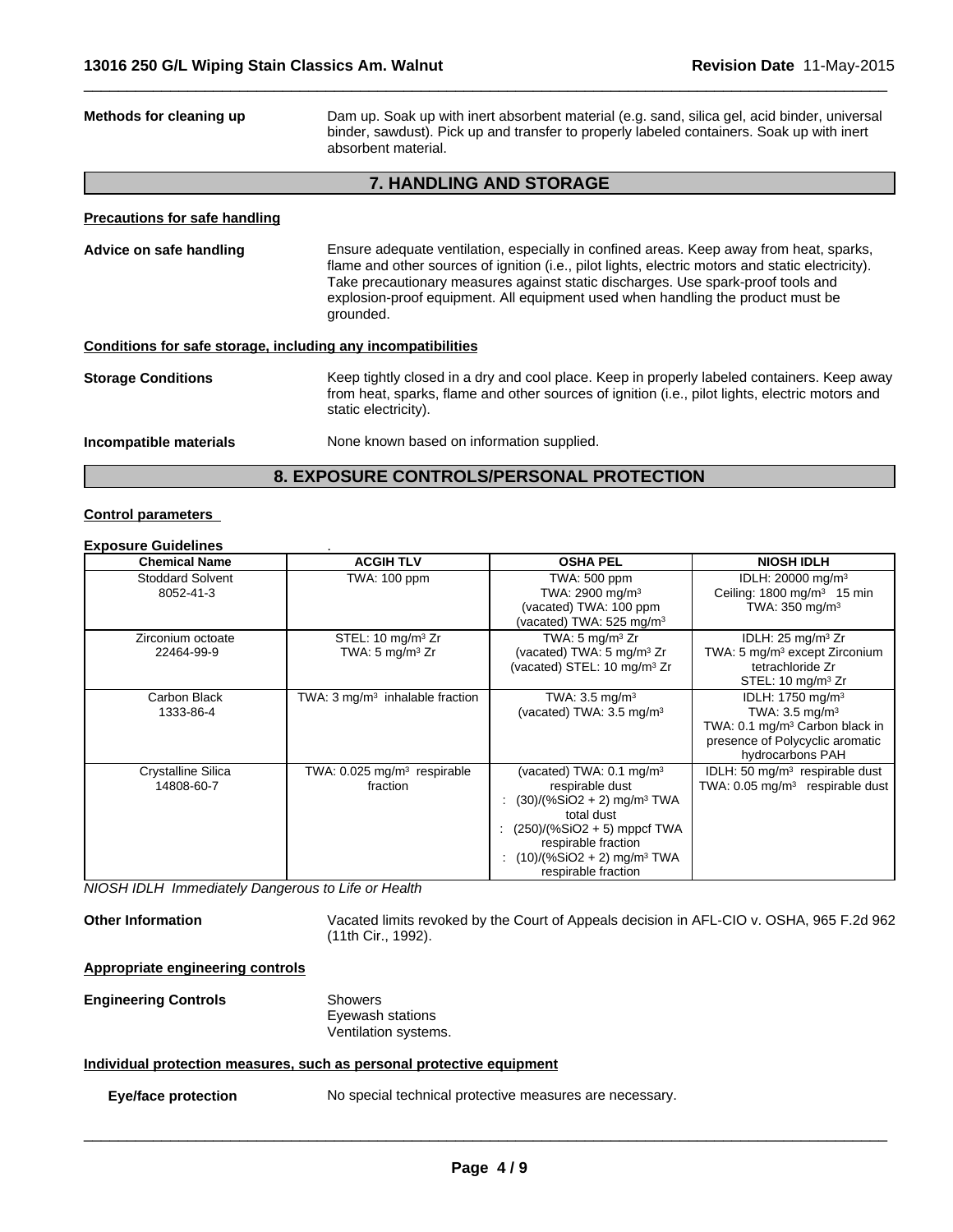| No special technical protective measures are necessary.                                                                                                                                                                                                                                                                          |
|----------------------------------------------------------------------------------------------------------------------------------------------------------------------------------------------------------------------------------------------------------------------------------------------------------------------------------|
| If exposure limits are exceeded or irritation is experienced, NIOSH/MSHA approved<br>respiratory protection should be worn. Positive-pressure supplied air respirators may be<br>required for high airborne contaminant concentrations. Respiratory protection must be<br>provided in accordance with current local regulations. |
| When using do not eat, drink or smoke. Regular cleaning of equipment, work area and<br>clothing is recommended.                                                                                                                                                                                                                  |
|                                                                                                                                                                                                                                                                                                                                  |

 $\overline{\phantom{a}}$  ,  $\overline{\phantom{a}}$  ,  $\overline{\phantom{a}}$  ,  $\overline{\phantom{a}}$  ,  $\overline{\phantom{a}}$  ,  $\overline{\phantom{a}}$  ,  $\overline{\phantom{a}}$  ,  $\overline{\phantom{a}}$  ,  $\overline{\phantom{a}}$  ,  $\overline{\phantom{a}}$  ,  $\overline{\phantom{a}}$  ,  $\overline{\phantom{a}}$  ,  $\overline{\phantom{a}}$  ,  $\overline{\phantom{a}}$  ,  $\overline{\phantom{a}}$  ,  $\overline{\phantom{a}}$ 

# **9. PHYSICAL AND CHEMICAL PROPERTIES**

#### **Information on basic physical and chemical properties**

**Physical state** liquid

**Solubility in other solvents** No information available<br> **Partition coefficient** No information available **Boiling point / boiling range** >= 117 °C / 243 °F **Flash point Appearance Property Flammability (solid, gas) Flammability Limit in Air Upper flammability limit:** No information available<br> **Lower flammability limit:** No information available **pH** No information available<br> **Melting point/freezing point** No information available **Lower flammability limit: Vapor pressure** No information available **Color Vapor density** No information available **Melting point/freezing point Specific Gravity** 0.98 **Water solubility** No information available

**Explosive properties** No information available<br> **Oxidizing properties** No information available **Oxidizing properties Autoignition temperature** No information available<br> **Decomposition temperature** No information available **Decomposition temperature** No information available<br> **Kinematic viscosity** No information available **Kinematic viscosity Dynamic viscosity** No information available

#### **Other Information**

| Softening point                 | No information available |
|---------------------------------|--------------------------|
| <b>Molecular weight</b>         | No information available |
| <b>VOC Content (%)</b>          | No information available |
| <b>Density</b>                  | 8.17 lbs/gal             |
| <b>Bulk density</b>             | No information available |
| Percent solids by weight        | 75.5%                    |
| Percent volatile by weight      | 24.5%                    |
| Percent solids by volume        | 69.6%                    |
| Actual VOC (Ibs/gal)            | 2                        |
| <b>Actual VOC (grams/liter)</b> | 239.5                    |
| EPA VOC (Ibs/gal)               | 2                        |
| <b>EPA VOC (grams/liter)</b>    | 239.5                    |
| EPA VOC (Ib/gal solids)         | 2.9                      |

# **10. STABILITY AND REACTIVITY**

No information available<br>No information available

39 °C / 102 °F

**Values** 

No information available<br>No information available

No information available

No information available

#### **Reactivity**

No data available

**Odor threshold Odor**

No information available No information available

**Remarks•Method**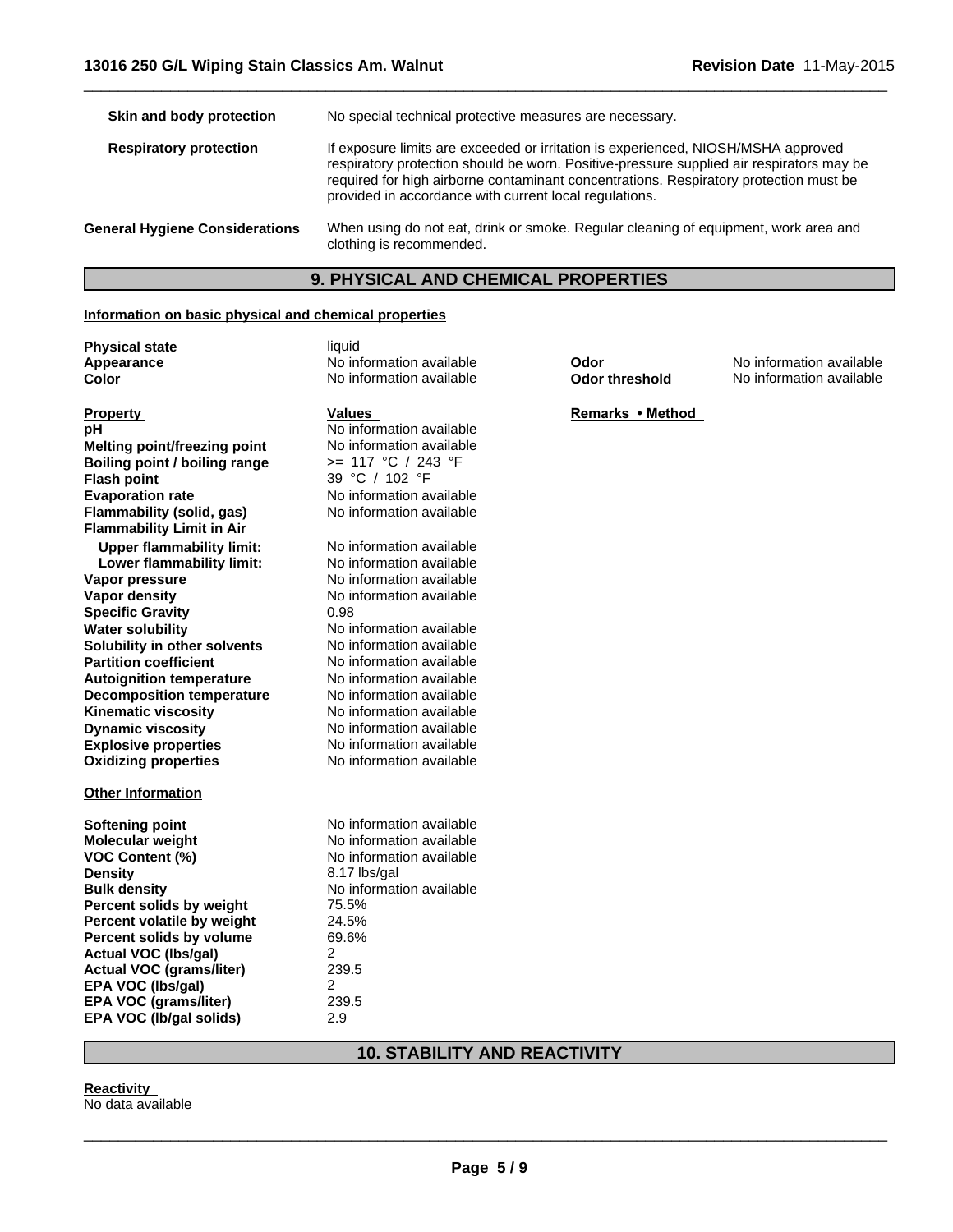#### **Chemical stability**

Stable under recommended storage conditions.

#### **Possibility of Hazardous Reactions**

None under normal processing.

#### **Conditions to avoid**

Heat, flames and sparks.

### **Incompatible materials**

None known based on information supplied.

### **Hazardous Decomposition Products**

None known based on information supplied.

# **11. TOXICOLOGICAL INFORMATION**

 $\overline{\phantom{a}}$  ,  $\overline{\phantom{a}}$  ,  $\overline{\phantom{a}}$  ,  $\overline{\phantom{a}}$  ,  $\overline{\phantom{a}}$  ,  $\overline{\phantom{a}}$  ,  $\overline{\phantom{a}}$  ,  $\overline{\phantom{a}}$  ,  $\overline{\phantom{a}}$  ,  $\overline{\phantom{a}}$  ,  $\overline{\phantom{a}}$  ,  $\overline{\phantom{a}}$  ,  $\overline{\phantom{a}}$  ,  $\overline{\phantom{a}}$  ,  $\overline{\phantom{a}}$  ,  $\overline{\phantom{a}}$ 

#### **Information on likely routes of exposure**

| <b>Product Information</b> | No data available  |
|----------------------------|--------------------|
| <b>Inhalation</b>          | No data available. |
| Eye contact                | No data available. |
| <b>Skin Contact</b>        | No data available. |
| Ingestion                  | No data available. |
|                            |                    |

| <b>Chemical Name</b>               | Oral LD50           | <b>Dermal LD50</b>     | <b>Inhalation LC50</b> |
|------------------------------------|---------------------|------------------------|------------------------|
| Carbon Black<br>  1333-86-4        | > 15400 mg/kg (Rat) | >3 g/kg (Rabbit)       |                        |
| Crystalline Silica<br>14808-60-7   | $=$ 500 mg/kg (Rat) |                        |                        |
| Methyl Ethyl Ketoxime<br>  96-29-7 | $= 930$ mg/kg (Rat) | $= 0.2$ mg/kg (Rabbit) | $= 20$ mg/L (Rat) 4 h  |

#### **Information on toxicological effects**

**Symptoms** No information available.

#### **Delayed and immediate effects as well as chronic effects from short and long-term exposure**

| <b>Sensitization</b>                                                                                                                                                                                                                                                            |                                                                                                                         | No information available.                                                                |            |             |
|---------------------------------------------------------------------------------------------------------------------------------------------------------------------------------------------------------------------------------------------------------------------------------|-------------------------------------------------------------------------------------------------------------------------|------------------------------------------------------------------------------------------|------------|-------------|
| Germ cell mutagenicity                                                                                                                                                                                                                                                          |                                                                                                                         | No information available.                                                                |            |             |
| Carcinogenicity                                                                                                                                                                                                                                                                 |                                                                                                                         | The table below indicates whether each agency has listed any ingredient as a carcinogen. |            |             |
| <b>Chemical Name</b>                                                                                                                                                                                                                                                            | <b>ACGIH</b>                                                                                                            | <b>IARC</b>                                                                              | <b>NTP</b> | <b>OSHA</b> |
| lCarbon Black<br>1333-86-4                                                                                                                                                                                                                                                      | A3                                                                                                                      | Group 2B                                                                                 |            | X           |
| Cobalt 2-ethylhexanoate<br>136-52-7                                                                                                                                                                                                                                             |                                                                                                                         | Group 2B                                                                                 |            | X           |
| Crystalline Silica<br>14808-60-7                                                                                                                                                                                                                                                | A2                                                                                                                      | Group 1                                                                                  | Known      | X           |
| A2 - Suspected Human Carcinogen<br>A3 - Animal Carcinogen<br>Group 1 - Carcinogenic to Humans<br>Group 2B - Possibly Carcinogenic to Humans<br>Group 3 - Not classifiable as a human carcinogen<br>NTP (National Toxicology Program)<br>Known - Known Carcinogen<br>X - Present | ACGIH (American Conference of Governmental Industrial Hygienists)<br>IARC (International Agency for Research on Cancer) | OSHA (Occupational Safety and Health Administration of the US Department of Labor)       |            |             |

*X - Present* \_\_\_\_\_\_\_\_\_\_\_\_\_\_\_\_\_\_\_\_\_\_\_\_\_\_\_\_\_\_\_\_\_\_\_\_\_\_\_\_\_\_\_\_\_\_\_\_\_\_\_\_\_\_\_\_\_\_\_\_\_\_\_\_\_\_\_\_\_\_\_\_\_\_\_\_\_\_\_\_\_\_\_\_\_\_\_\_\_\_\_\_\_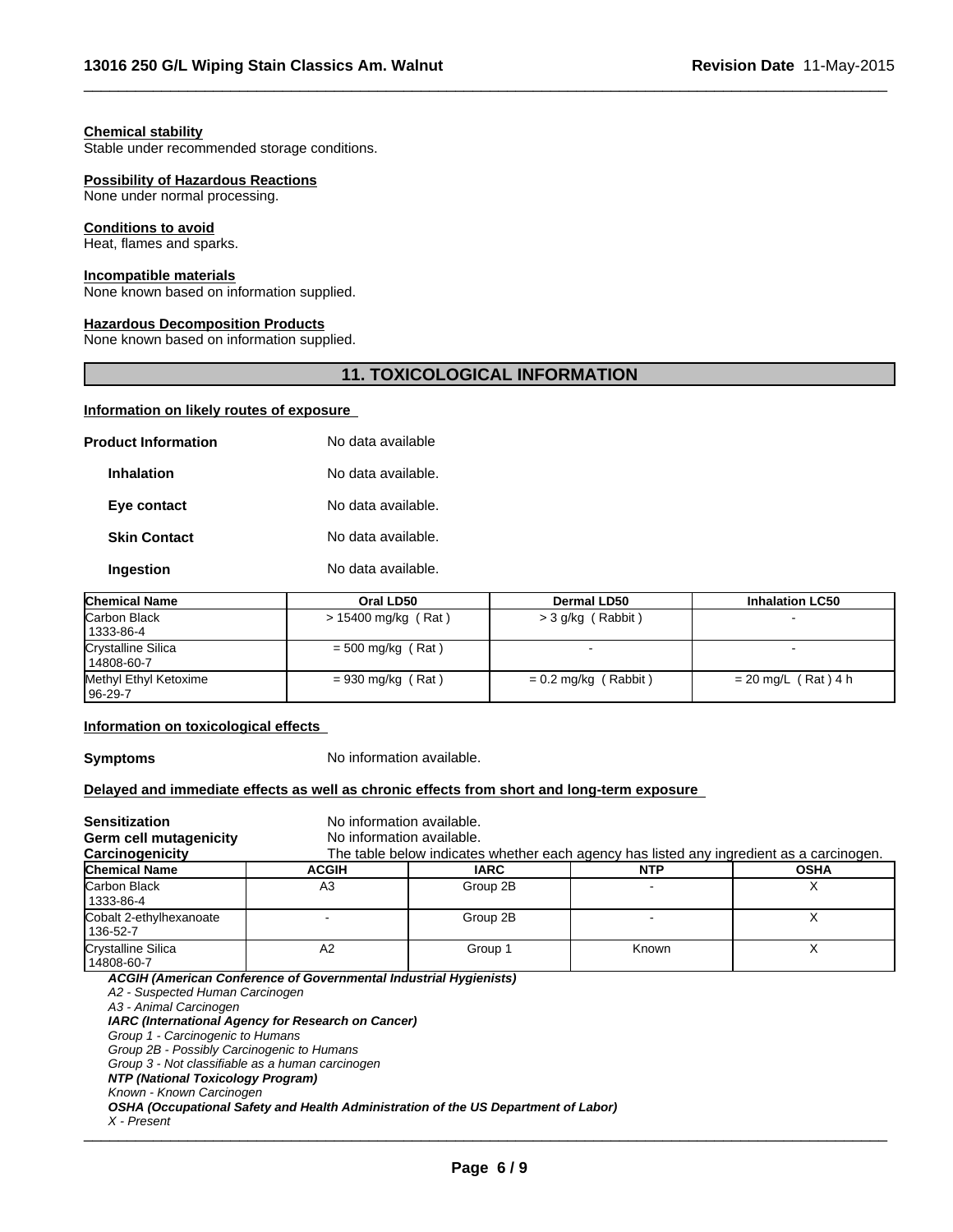| <b>Reproductive toxicity</b>    | No information available.                                       |
|---------------------------------|-----------------------------------------------------------------|
| <b>STOT - single exposure</b>   | No information available.                                       |
| <b>STOT - repeated exposure</b> | No information available.                                       |
| <b>Target Organ Effects</b>     | Central nervous system, Eyes, kidney, Respiratory system, Skin. |
| <b>Aspiration hazard</b>        | No information available.                                       |

# **Numerical measures of toxicity - Product Information**

**The following values are calculated based on chapter 3.1 of the GHS document** mg/kg

# **12. ECOLOGICAL INFORMATION**

 $\overline{\phantom{a}}$  ,  $\overline{\phantom{a}}$  ,  $\overline{\phantom{a}}$  ,  $\overline{\phantom{a}}$  ,  $\overline{\phantom{a}}$  ,  $\overline{\phantom{a}}$  ,  $\overline{\phantom{a}}$  ,  $\overline{\phantom{a}}$  ,  $\overline{\phantom{a}}$  ,  $\overline{\phantom{a}}$  ,  $\overline{\phantom{a}}$  ,  $\overline{\phantom{a}}$  ,  $\overline{\phantom{a}}$  ,  $\overline{\phantom{a}}$  ,  $\overline{\phantom{a}}$  ,  $\overline{\phantom{a}}$ 

# **Ecotoxicity**

34.25% of the mixture consists of components(s) of unknown hazards to the aquatic environment

| <b>Chemical Name</b>             | Algae/aguatic plants                          | <b>Fish</b>                                                                                                                                                              | Crustacea                             |
|----------------------------------|-----------------------------------------------|--------------------------------------------------------------------------------------------------------------------------------------------------------------------------|---------------------------------------|
| Carbon Black<br>1333-86-4        |                                               |                                                                                                                                                                          | 5600: 24 h Daphnia magna mg/L<br>EC50 |
| Methyl Ethyl Ketoxime<br>96-29-7 | 83: 72 h Desmodesmus subspicatus<br>mg/L EC50 | 777 - 914: 96 h Pimephales<br>promelas mg/L LC50 flow-through  <br>760: 96 h Poecilia reticulata mg/L<br>LC50 static 320 - 1000: 96 h<br>Leuciscus idus mg/L LC50 static | 750: 48 h Daphnia magna mg/L<br>EC50  |

# **Persistence and degradability**

No information available.

#### **Bioaccumulation**

No information available.

| <b>Chemical Name</b>       | coefficient<br>Partition |
|----------------------------|--------------------------|
| I Ethyl Ketoxime<br>Methyl | 0.65                     |
| 96-29-7                    |                          |

**Other adverse effects** No information available

# **13. DISPOSAL CONSIDERATIONS**

| Waste treatment methods    |                                                                                                    |
|----------------------------|----------------------------------------------------------------------------------------------------|
| Disposal of wastes         | This material, as supplied, is a hazardous waste according to federal regulations (40 CFR<br>261). |
| Contaminated packaging     | Do not reuse container.                                                                            |
| <b>US EPA Waste Number</b> | D001 U239                                                                                          |

This product contains one or more substances that are listed with the State of California as a hazardous waste.

| <b>Chemical Name</b>    | California Hazardous Waste Status |
|-------------------------|-----------------------------------|
| Cobalt 2-ethylhexanoate | Toxic                             |
| $136 - 52 - 7$          |                                   |

# **14. TRANSPORT INFORMATION**

DOT Not regulated

TDG Not regulated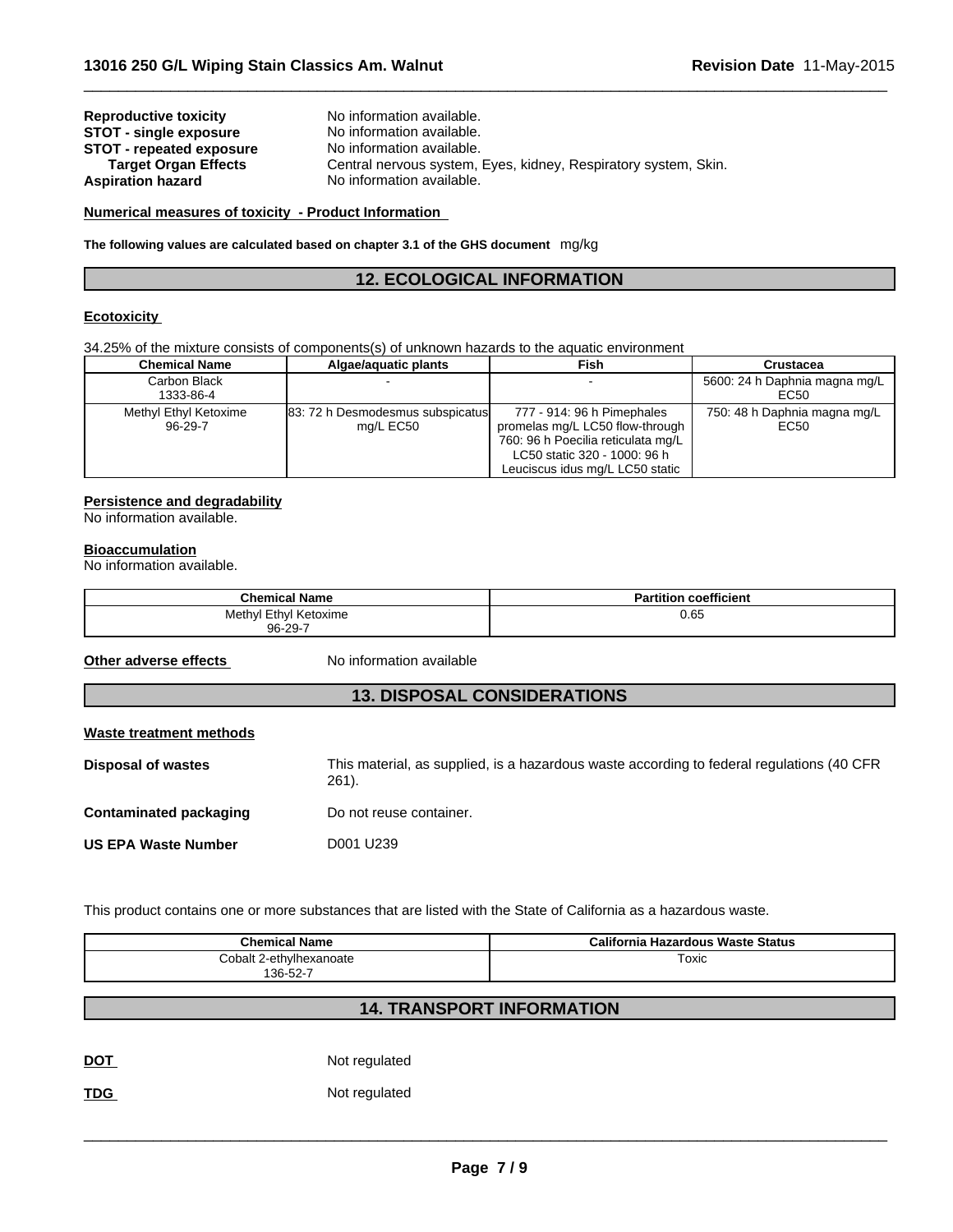| Not regulated |
|---------------|
| Not regulated |
| Not regulated |
| Not regulated |
| Not regulated |
| Not regulated |
| Not regulated |
|               |

# **15. REGULATORY INFORMATION**

 $\overline{\phantom{a}}$  ,  $\overline{\phantom{a}}$  ,  $\overline{\phantom{a}}$  ,  $\overline{\phantom{a}}$  ,  $\overline{\phantom{a}}$  ,  $\overline{\phantom{a}}$  ,  $\overline{\phantom{a}}$  ,  $\overline{\phantom{a}}$  ,  $\overline{\phantom{a}}$  ,  $\overline{\phantom{a}}$  ,  $\overline{\phantom{a}}$  ,  $\overline{\phantom{a}}$  ,  $\overline{\phantom{a}}$  ,  $\overline{\phantom{a}}$  ,  $\overline{\phantom{a}}$  ,  $\overline{\phantom{a}}$ 

| International Inventories |                   |
|---------------------------|-------------------|
| <b>TSCA</b>               | Complies          |
| <b>DSL/NDSL</b>           | Complies *        |
| <b>EINECS/ELINCS</b>      | Complies *        |
| <b>ENCS</b>               | Does not comply * |
| <b>IECSC</b>              | Complies *        |
| <b>KECL</b>               | Complies *        |
| <b>PICCS</b>              | Complies *        |
| <b>AICS</b>               | Complies *        |

\* This product contains an unknown chemical, therefore, this product's compliance to the inventory list is NOT DETERMINED

#### **Legend:**

**TSCA** - United States Toxic Substances Control Act Section 8(b) Inventory **DSL/NDSL** - Canadian Domestic Substances List/Non-Domestic Substances List **EINECS/ELINCS** - European Inventory of Existing Chemical Substances/European List of Notified Chemical Substances **ENCS** - Japan Existing and New Chemical Substances **IECSC** - China Inventory of Existing Chemical Substances **KECL** - Korean Existing and Evaluated Chemical Substances **PICCS** - Philippines Inventory of Chemicals and Chemical Substances **AICS** - Australian Inventory of Chemical Substances

#### **US Federal Regulations**

#### **SARA 313**

Section 313 of Title III of the Superfund Amendments and Reauthorization Act of 1986 (SARA). This product does not contain any chemicals which are subject to the reporting requirements of the Act and Title 40 of the Code of Federal Regulations, Part 372

#### **SARA 311/312 Hazard Categories**

| Acute health hazard               | N٥  |  |
|-----------------------------------|-----|--|
| <b>Chronic Health Hazard</b>      | Yes |  |
| Fire hazard                       | Yes |  |
| Sudden release of pressure hazard | N٥  |  |
| <b>Reactive Hazard</b>            | N٥  |  |

# **US State Regulations**

#### **California Proposition 65**

This product contains the following Proposition 65 chemicals

| Chemical Name                   | <b>California Proposition 65</b> |
|---------------------------------|----------------------------------|
| Carbon Black - 1333-86-4        | Carcinogen                       |
| Crvstalline Silica - 14808-60-7 | Carcinogen                       |
| Ethyl Benzene - 100-41-4        | Carcinogen                       |

#### **U.S. State Right-to-Know Regulations**